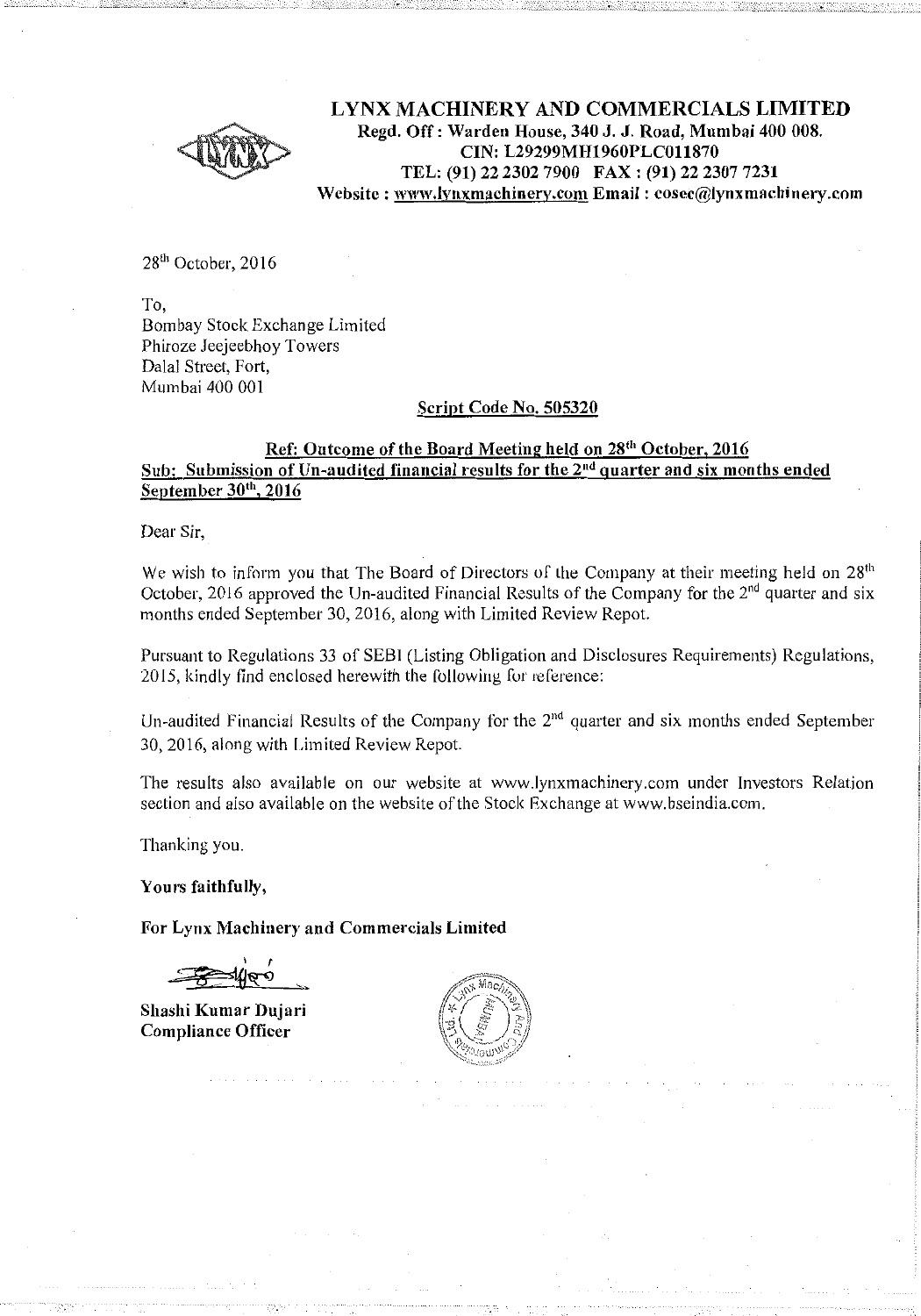# LYNX MACHINERY AND COMMERCIALS LIMITED

#### REGD OFFICE : WARDEN HOUSE, 340 J.J.ROAD BYCULLA, MUMBAI • 400 008 CIN: L29299MH1960PLC011870 TEL: (91) (22) 2302 7900 FAX (91) (22) 2307 7231 Website: www.lynxmachinery.com, Email: cosec@lynxmachinery.com

## CO. CODE : 505320

#### UNAUDITED FINANCIAL RESULTS (ESTIMATED) FOR THE QUARTER ENDED 30TH SEPTEMBER, 2016

|                |                                                                                                        |                  |                              |                     |              |              | (FIGURES IN THOUSANDS) |  |  |
|----------------|--------------------------------------------------------------------------------------------------------|------------------|------------------------------|---------------------|--------------|--------------|------------------------|--|--|
|                |                                                                                                        | Three            | Three                        | Correspon           | Year to date | Year to date | <b>ACCOUNTING</b>      |  |  |
| SR.            | <b>PARTICULARS</b>                                                                                     | Months           | Months                       | ding Three          | figures for  | figures for  | <b>YEAR ENDED</b>      |  |  |
| NO.            |                                                                                                        | ended            | ended                        | <b>Months ended</b> | current      | Pervious     | 31.03.2016             |  |  |
|                |                                                                                                        |                  | 30.09.2016 30.06.2016        | in Previous         | Period       | Period       |                        |  |  |
|                |                                                                                                        |                  |                              | Year                | ended        | ended        |                        |  |  |
|                |                                                                                                        |                  |                              | 30.09.2015          | 30.09.2016   | 30.09.2015   |                        |  |  |
|                |                                                                                                        |                  | <b>Unaudited   Unaudited</b> | Unaudited           | unaudited    | unaudited    | Audited                |  |  |
| 1              | Ja) Net Sales/Income from Operation                                                                    | 0                | 0                            | 0                   | 0            | 0            | 24                     |  |  |
|                | b) Other Operating Income                                                                              | 0                | 0                            | 0                   | 0            | 0            | 0                      |  |  |
|                | Totat                                                                                                  | $\overline{0}$   | $\overline{0}$               | 0                   | O            | 0            | 24                     |  |  |
| $\overline{2}$ | Total Expenditure                                                                                      |                  |                              |                     |              |              |                        |  |  |
|                | a) Increase/Decrease in Stock in Trade                                                                 | 0                | 0                            | 0                   | 0            | 0            | 45                     |  |  |
|                | and work in progress                                                                                   |                  |                              |                     |              |              |                        |  |  |
|                |                                                                                                        |                  | 0                            | 0                   | 0            | 0            | 0                      |  |  |
|                | b) Consumption of Raw Materials                                                                        | 0<br>0           | 0                            | 0                   | 0            | 0            |                        |  |  |
|                | c) Purchase of traded goods                                                                            |                  |                              |                     |              |              | O                      |  |  |
|                | d) Employees Cost                                                                                      | 392              | 406                          | 292                 | 798          | 750          | 1413                   |  |  |
|                | e) Depreciation                                                                                        | 214              | 214                          | 255                 | 428          | 510          | 856                    |  |  |
|                | f) Other Expenditure                                                                                   | 797              | 803                          | 1207                | 1600         | 2049         | 3936                   |  |  |
|                | g) Total                                                                                               | 1403             | 1423                         | 1754                | 2826         | 3309         | 6250                   |  |  |
| 3              | Profit from Operation before other Income                                                              | -1403            | $-1423$                      | $-1754$             | -2826        | -3309        | $-6226$                |  |  |
|                | Interest and Exceptional Items (1-2)                                                                   |                  |                              |                     |              |              |                        |  |  |
| 4              | Other Income                                                                                           | 152              | 273                          | 331                 | 425          | 658          | 1732                   |  |  |
| 5              | Profit before interest and Exceptional Items                                                           | -1251            | $-1150$                      | $-1423$             | -2401        | $-2651$      | -4494                  |  |  |
|                | $(3+4)$                                                                                                |                  |                              |                     |              |              |                        |  |  |
| 6              | Interest                                                                                               | $\boldsymbol{2}$ | 75                           | 56                  | 77           | 103          | 268                    |  |  |
| 7              | Profit after interest but before Exceptional                                                           | -1253            | -1225                        | $-1479$             | $-2478$      | $-2754$      | -4762                  |  |  |
|                | ltems (5 - 6 )                                                                                         |                  |                              |                     |              |              |                        |  |  |
| 8              | Exceptional Items                                                                                      | 0                | 0                            | 0                   | 0            | 0            | 0                      |  |  |
| 9              | Profit(+)/Loss(-) from ordinary Activities                                                             |                  |                              |                     |              |              |                        |  |  |
|                | before Tax (7+8)                                                                                       | $-1253$          | -1225                        | -1479               | -2478        | $-2764$      | -4762                  |  |  |
| 10             | Tax Expenses                                                                                           | 0                | 0                            | 0                   | 0            | 0            | $-167$                 |  |  |
| 11             | Net Profit(+)/Loss(-) from ordinary                                                                    |                  |                              |                     |              |              |                        |  |  |
|                | Activities after Tax (9 - 10)                                                                          | $-1253$          | $-1225$                      | $-1479$             | $-2478$      | $-2754$      | -4595                  |  |  |
| 12             | Extraordinary Item (Net of Tax Expenses)                                                               | 0                | 0                            | O                   | 0            | 0            | 0                      |  |  |
| 13             | Net Profit(+)/Loss(-) for the period (11 -12)                                                          | $-1253$          | $-1225$                      | $-1479$             | $-2478$      | $-2754$      | -4595                  |  |  |
| 14             | Paid-Up Equity Share Capital                                                                           | 6000             | 6000                         | 6000                | 6000         | 6000         | 6000                   |  |  |
|                | (Face Value Rs.10/- Per Share)                                                                         |                  |                              |                     |              |              |                        |  |  |
| 15             | Reserve excluding revaluation                                                                          |                  |                              |                     |              |              |                        |  |  |
|                | reserves (as per Balance Sheet                                                                         |                  |                              |                     |              |              |                        |  |  |
|                | of Previous Accounting Year)                                                                           | O                | 0                            | 0                   | 0            | 0            | 15392                  |  |  |
| 16             | Earning Per Share (EPS)                                                                                |                  |                              |                     |              |              |                        |  |  |
| a)             | Basic & Diluted EPS before Extraordinary                                                               | (2.09)           | (2.04)                       | (2.47)              | (4.13)       | (4.59)       | (7.66)                 |  |  |
|                |                                                                                                        |                  |                              |                     |              |              |                        |  |  |
|                | Items for the period, for the year to date and                                                         |                  |                              |                     |              |              |                        |  |  |
|                | for the previous Year (not annualised)                                                                 |                  |                              |                     |              |              |                        |  |  |
| b)             | Basic & Diluted EPS after Extraordinary                                                                | (2.09)           | (2.04)                       | (2.47)              | (4.13)       | (4.59)       | (7.66)                 |  |  |
|                | Items for the period, for the year to date and                                                         |                  |                              |                     |              |              |                        |  |  |
|                | for the previous Year (not annualised)                                                                 |                  |                              |                     |              |              |                        |  |  |
|                | Note : 1) The Above results have been approved by the Board of Directors at its meeting held on        |                  |                              |                     |              |              |                        |  |  |
|                | 28.10.2016 at Mumbai.                                                                                  |                  |                              |                     |              |              |                        |  |  |
|                | : 2) Previous periods figures have been regrouped/rearranged wherever necessary.                       |                  |                              |                     |              |              |                        |  |  |
|                | : 3) This is a single segment company in accordance with the AS-17 (Segment Reporting)                 |                  |                              |                     |              |              |                        |  |  |
|                | issued by the ICAI. Hence the question of disclosure of segment information does not arise.            |                  |                              |                     |              |              |                        |  |  |
|                | : 4) Deferred Taxes as per AS-22 if any will be ascertained after Audit while finalising the accounts. |                  |                              |                     |              |              |                        |  |  |
|                | : 5) No investors complaints were received during the quarter ended 30.09.2016                         |                  |                              |                     |              |              |                        |  |  |
|                | ON BEHALF OF BOARD OF DIRECTORS                                                                        |                  |                              |                     |              |              |                        |  |  |
|                | FOR LYNX MACHINERY AND COMMERCIALS LTD.                                                                |                  |                              |                     |              |              |                        |  |  |
|                |                                                                                                        |                  |                              |                     |              |              |                        |  |  |
|                |                                                                                                        |                  |                              |                     |              |              |                        |  |  |
|                |                                                                                                        |                  |                              |                     |              |              |                        |  |  |
|                | <b>PLACE: MUMBAI</b>                                                                                   |                  |                              | MUMB,               |              |              |                        |  |  |
|                | DATE : 28.10.2016                                                                                      |                  |                              |                     |              |              | HARISH KUMAR JAJODIA   |  |  |
|                |                                                                                                        |                  |                              |                     |              |              | <b>DIRECTOR</b>        |  |  |
|                |                                                                                                        |                  |                              |                     |              |              |                        |  |  |
|                |                                                                                                        |                  |                              |                     |              |              |                        |  |  |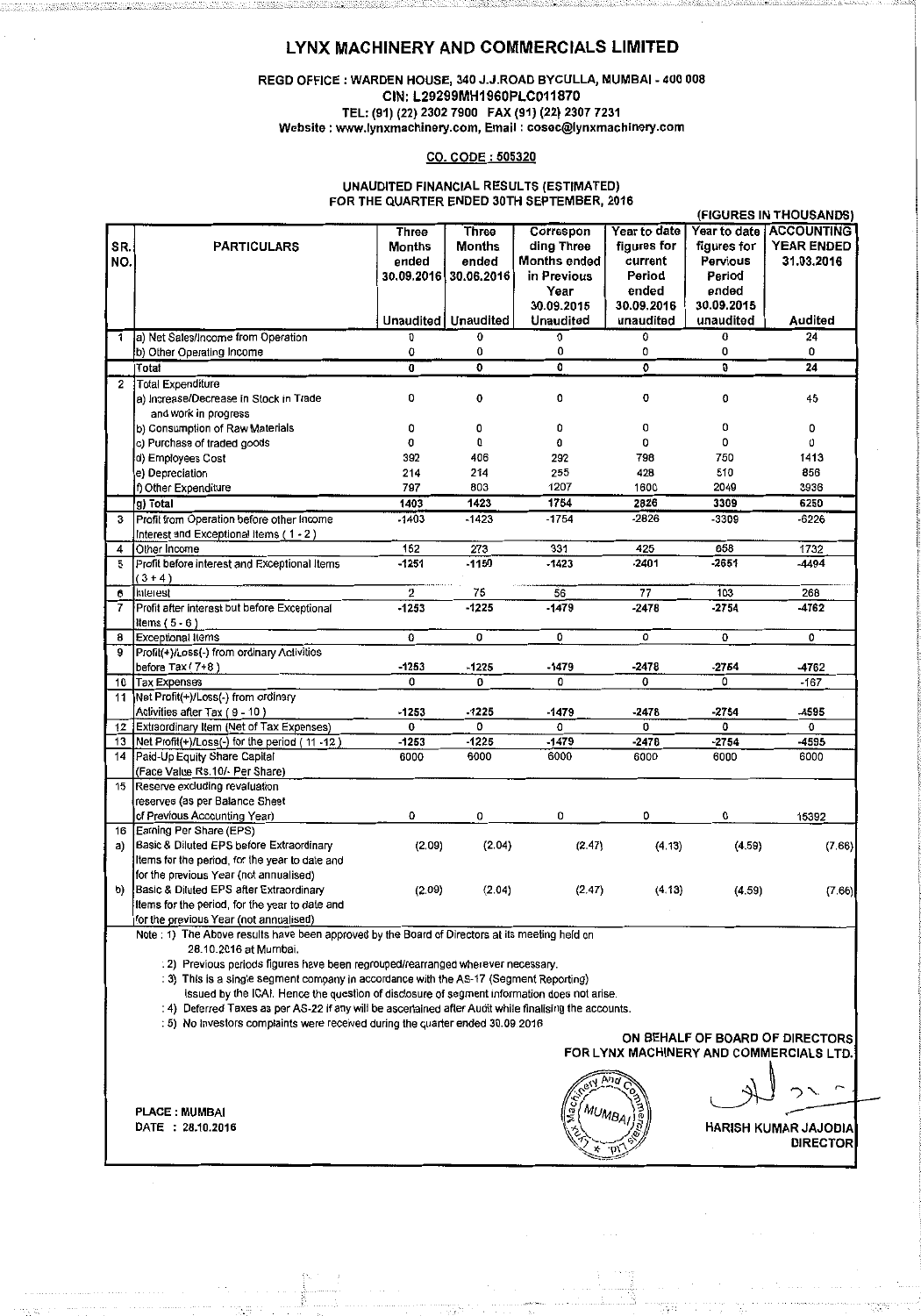#### LYNX MACHINERY AND COMMERCIALS LIMITED REGD OFFICE : WARDEN HOUSE, 340 J.J.ROAD BYCULLA, MUMBAI -400 008 CIN: L29299MH1960PLC011870 TEL: {91) {22) 2302 7900 FAX {91) {22) 2307 7231 Website : www.lynxmachinery.com, Email : cosec@lynxmachinery.com CO. CODE : 505320

|     |                                                              |                               | MIINAIII III KUNCCS                 |
|-----|--------------------------------------------------------------|-------------------------------|-------------------------------------|
|     | <b>Audited Standlone Statement of Assets and Liabilities</b> | As at 30th<br>September, 2016 | As at 31st March,<br>2016 (Audited) |
|     |                                                              | (Un-Audited)                  |                                     |
|     | A EQUITY AND LIABILITIES                                     |                               |                                     |
|     | 1 Shareholder's Funds                                        |                               |                                     |
|     | (a) Share Capital                                            | 60,00,000                     | 60,00,000                           |
|     | (b) Reserves and Surplus                                     | 1,26,66,774                   | 1,53,91,695                         |
|     | Sub-total - Shareholder's funds                              | 1,86,66,774                   | 2,13,91,695                         |
|     |                                                              |                               |                                     |
|     |                                                              |                               |                                     |
|     | 2 Non- Current Liabilities                                   | 9,00,000                      | 44,08,727                           |
|     | (a) Long Term Borrowings                                     | 1,55,580                      |                                     |
|     | (b) Deferred Tax Liabilities (Net)                           |                               | 1,55,580                            |
|     | Sub-total - Non-current liabilities                          | 10,55,580                     | 45,64,307                           |
|     |                                                              |                               |                                     |
|     | 3 Current Liabilities                                        |                               |                                     |
|     | (a) Trade Payables                                           | 1,35,079                      | 3,64,791                            |
|     | (b) Other Current Liabilities                                | 96,63,525                     | 96,95,335                           |
|     | (c) Short Term Provisions                                    |                               |                                     |
|     | <b>Sub-total - Current Liabilities</b>                       | 97,98,604                     | 1,00,60,126                         |
|     | TOTAL - EQUITY AND LIABILITIES                               | 2,95,20,958                   | 3,60,16,128                         |
|     |                                                              |                               |                                     |
|     | <b>B</b> ASSETS                                              |                               |                                     |
|     |                                                              |                               |                                     |
| 1 I | <b>Non-Current Assets</b>                                    |                               |                                     |
|     | (a) Fixed Assets                                             |                               |                                     |
|     | - Tangible assets                                            | 36,54,823                     | 40,82.953                           |
|     | (b) Non-current investments                                  | 1,38,65,845                   | 1,38,65,845                         |
|     | (c) Long Term Loans And Advances                             | 11,63,766                     | 12,02,216                           |
|     | Sub-total - Non-current Assets                               | 1,86,84,434                   | 1,91,51,014                         |
|     | 2 Current Assets                                             |                               |                                     |
|     | (a) Inventories                                              |                               |                                     |
|     | (b) Trade Receivables                                        | 24,45,169                     | 24,45,169                           |
|     | (c) Cash and Cash Equivalents                                | 3,44,685                      | 3,85,975                            |
|     | (d) Short Term Loans and Advances                            | 71,36,626                     | 1,31,29,626                         |
|     | (e) Other Current Assets                                     | 9,10,044                      | 9,04,344                            |
|     | <b>Sub-total - Current Assets</b>                            | 1,08,36,524                   | 1,68,65,114                         |
|     |                                                              |                               |                                     |
|     | <b>TOTAL ASSETS</b>                                          | 2,95,20,958                   | 3,60,16,128                         |

ON BEHALF OF BOARD OF DIRECTORS FOR LYNX MACHINERY AND COMMERCIALS LTD.

**MUMBAI** 

Amount in Rupees

HARISH KUMAR JAJODIA DIRECTOR